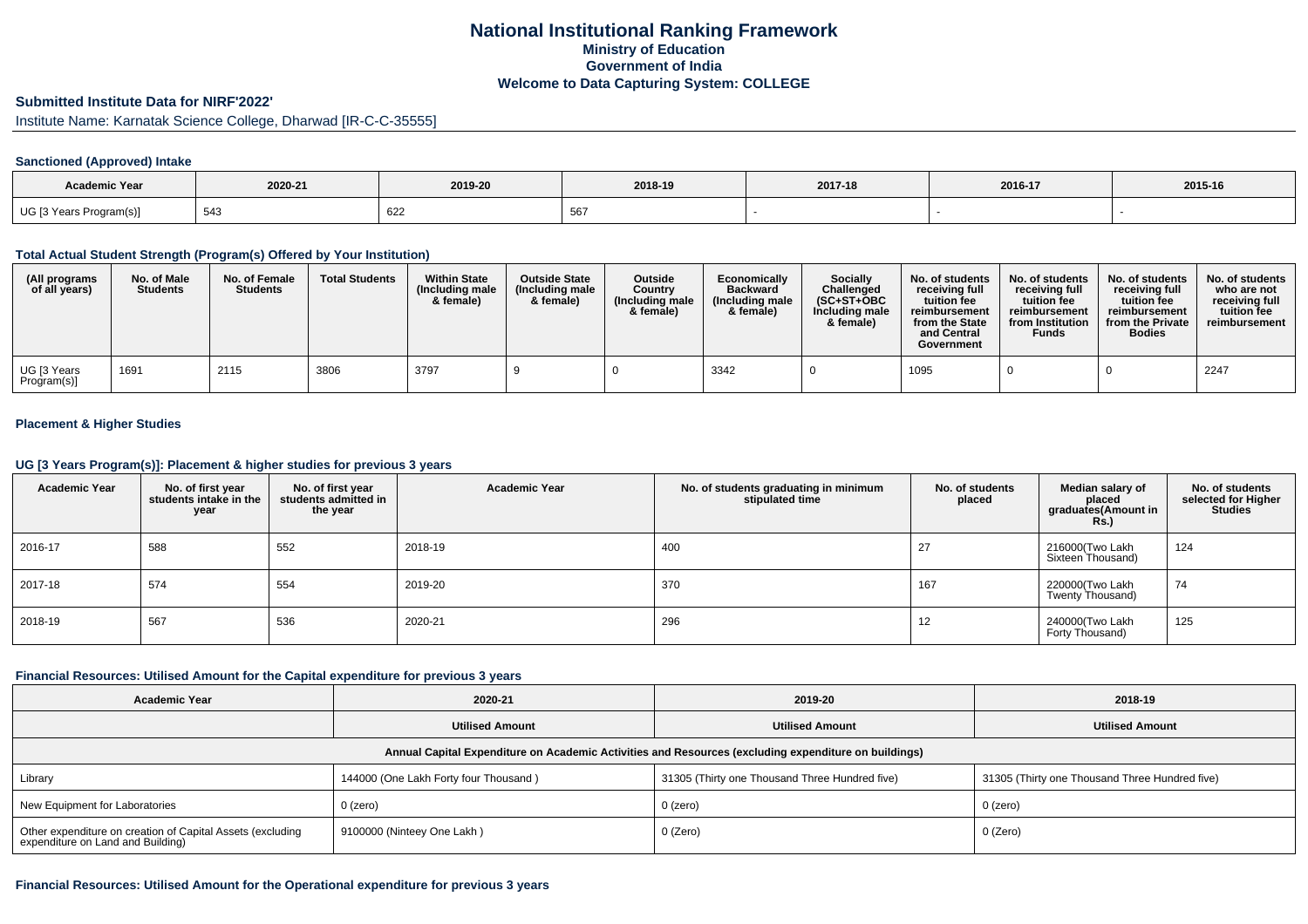| <b>Academic Year</b>                                                                                                                                                                           | 2020-21                                                                               | 2019-20                                                                                   | 2018-19                                                                                      |  |  |  |  |  |  |
|------------------------------------------------------------------------------------------------------------------------------------------------------------------------------------------------|---------------------------------------------------------------------------------------|-------------------------------------------------------------------------------------------|----------------------------------------------------------------------------------------------|--|--|--|--|--|--|
|                                                                                                                                                                                                | <b>Utilised Amount</b>                                                                | <b>Utilised Amount</b>                                                                    | <b>Utilised Amount</b>                                                                       |  |  |  |  |  |  |
| <b>Annual Operational Expenditure</b>                                                                                                                                                          |                                                                                       |                                                                                           |                                                                                              |  |  |  |  |  |  |
| Salaries (Teaching and Non Teaching staff)                                                                                                                                                     | 172313608 (Seventeen Crore Twenty Three Lakh Thirteen<br>Thousand Six Hundared Eight) | 172214755 (Seventeen Crore Twenty Two Lakh Forteen<br>Thousand Seven Hundared Fifty Five) | 182575556 (Eighteen Crore Twenty Five Lakh Seventy Five<br>Thousand Five Hundared Fifty Six) |  |  |  |  |  |  |
| Maintenance of Academic Infrastructure or consumables and<br>other running expenditures(excluding maintenance of hostels<br>and allied services, rent of the building, depreciation cost, etc) | 3346000 (Thirty Three Lakh Forty Six Thousand)                                        | 2805925 (Twenty Eight Lakh Five Thousand Nine Hundared<br>Twenty Five)                    | 2805925 (Twenty Eight Lakh Five Thousand Nine Hundared<br>Twenty Five)                       |  |  |  |  |  |  |
| Seminars/Conferences/Workshops                                                                                                                                                                 | 262000 (Two Lakh Sixty Two Thousand)                                                  | 220000 (Two Lakh Twenty Thousand)                                                         | 203000 (Two Lakh Three Thousand)                                                             |  |  |  |  |  |  |

# **PCS Facilities: Facilities of physically challenged students**

| 1. Do your institution buildings have Lifts/Ramps?                                                                                                         | Yes, more than 40% of the buildings |
|------------------------------------------------------------------------------------------------------------------------------------------------------------|-------------------------------------|
| 2. Do your institution have provision for walking aids, including wheelchairs and transportation from one building to another for<br>handicapped students? | No                                  |
| 3. Do your institution buildings have specially designed toilets for handicapped students?                                                                 | Yes, less than 40% of the buildings |

# **Faculty Details**

| Srno           | <b>Name</b>                    | Age | Designation                | Gender | Qualification | <b>Experience (In</b><br>Months) | <b>Currently working</b><br>with institution? | <b>Joining Date</b> | <b>Leaving Date</b>      | <b>Association type</b> |
|----------------|--------------------------------|-----|----------------------------|--------|---------------|----------------------------------|-----------------------------------------------|---------------------|--------------------------|-------------------------|
|                | Smt Kalpana C<br>Dalwai        | 36  | <b>Assistant Professor</b> | Female | <b>NET</b>    | 76                               | Yes                                           | 01-03-2014          | $\overline{\phantom{a}}$ | Regular                 |
| $\overline{2}$ | Dr Nagaraja S                  | 49  | <b>Assistant Professor</b> | Male   | Ph.D          | 158                              | Yes                                           | 04-07-2009          | $\overline{\phantom{a}}$ | Regular                 |
| 3              | Smt Ambika Dhane               | 46  | <b>Assistant Professor</b> | Female | <b>MCA</b>    | 151                              | Yes                                           | 19-11-2008          | $\overline{\phantom{a}}$ | Regular                 |
| $\overline{4}$ | Smt Lalitha R Naik             | 53  | <b>Assistant Professor</b> | Female | MSc(IT)       | 155                              | Yes                                           | 28-07-2008          | $\overline{\phantom{a}}$ | Regular                 |
| 5              | Shri Rajashekhar V<br>Baraker  | 35  | <b>Assistant Professor</b> | Female | <b>NET</b>    | 94                               | Yes                                           | 28-02-2014          | $\overline{\phantom{a}}$ | Regular                 |
| 6              | Shri Nagaraj<br>Malipatil      | 37  | Lecturer                   | Male   | <b>MCA</b>    | 156                              | Yes                                           | 01-07-2008          | $\overline{\phantom{a}}$ | Adhoc / Contractual     |
| $\overline{7}$ | Smt Anupama<br>Saswihalli      | 37  | Lecturer                   | Female | <b>MCA</b>    | 108                              | Yes                                           | 03-07-2013          | $\overline{\phantom{a}}$ | Adhoc / Contractual     |
| 8              | Ms Asma Jamadar                | 32  | Lecturer                   | Female | <b>NET</b>    | 49                               | Yes                                           | 11-06-2017          | $\overline{\phantom{a}}$ | Adhoc / Contractual     |
| 9              | Shreenidhi B                   | 28  | Lecturer                   | Male   | <b>MCA</b>    | 38                               | Yes                                           | 11-07-2018          | $\overline{\phantom{m}}$ | Adhoc / Contractual     |
| 10             | Dr Lokappa<br>Thavareppa Nayak | 53  | Associate Professor        | Male   | Ph.D          | 288                              | Yes                                           | 24-07-1997          | $\overline{\phantom{a}}$ | Regular                 |
| 11             | Dr S S Motebennur              | 52  | Associate Professor        | Male   | Ph.D          | 288                              | Yes                                           | 31-07-1997          | $\overline{\phantom{a}}$ | Regular                 |
| 12             | Dr V B Savirmath               | 52  | Associate Professor        | Female | Ph.D          | 288                              | Yes                                           | 01-02-1999          | $\overline{\phantom{a}}$ | Regular                 |
| 13             | Dr G N Kummur                  | 56  | Associate Professor        | Male   | Ph.D          | 220                              | Yes                                           | 18-03-2003          | $\overline{\phantom{a}}$ | Regular                 |
| 14             | Dr D S Narayankar              | 51  | Lecturer                   | Male   | Ph.D          | 116                              | Yes                                           | 05-04-2002          | $\overline{\phantom{a}}$ | Adhoc / Contractual     |
| 15             | Dr S S Talawar                 | 46  | Lecturer                   | Male   | Ph.D          | 193                              | Yes                                           | 01-06-2005          | $\overline{\phantom{a}}$ | Adhoc / Contractual     |
| 16             | Dr M L Uppar                   | 49  | Lecturer                   | Male   | Ph.D          | 204                              | Yes                                           | 01-07-2004          | $\overline{\phantom{a}}$ | Adhoc / Contractual     |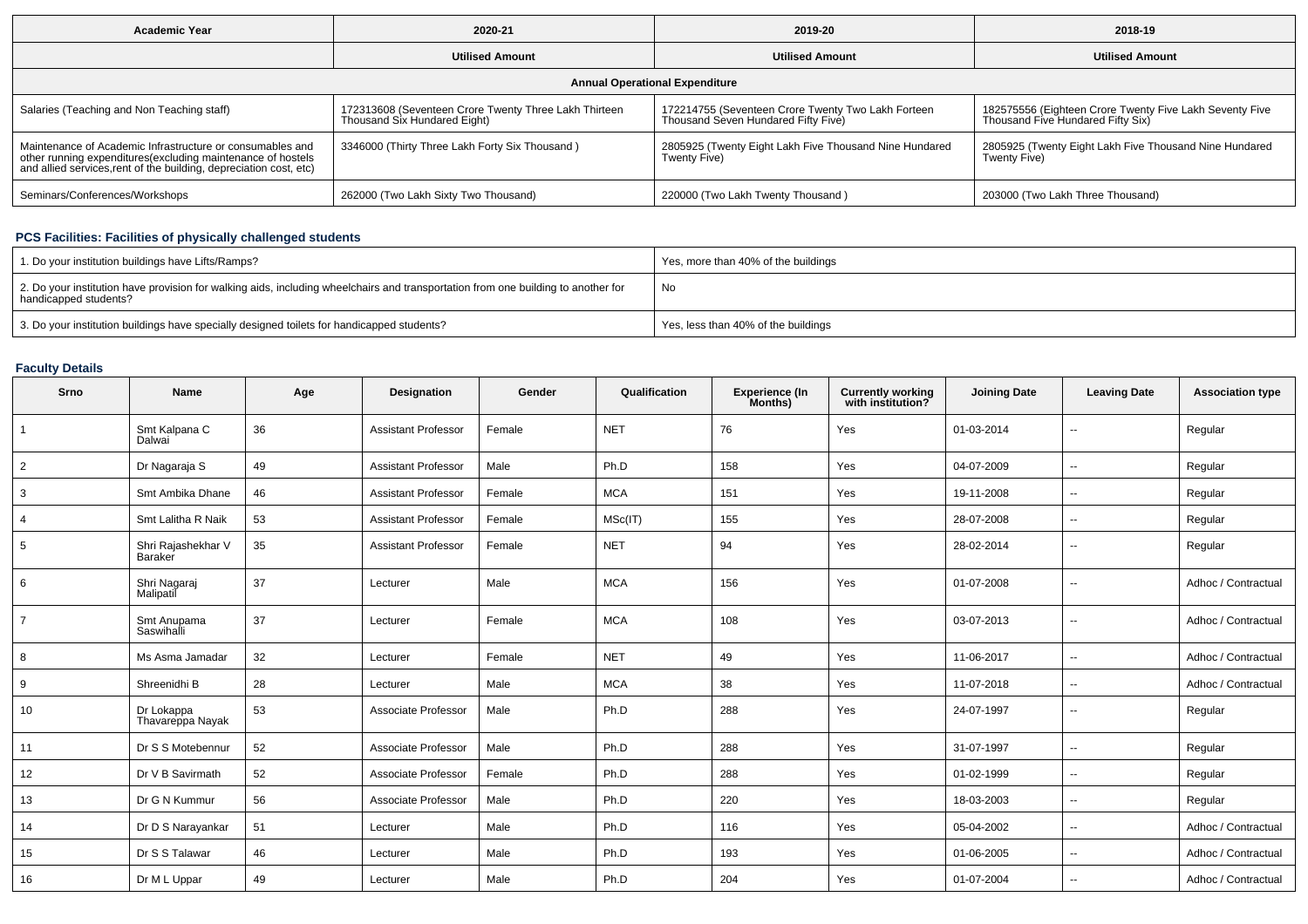| 17 | Dr K M Hombal                | 40 | Lecturer                   | Male   | Ph.D       | 110            | Yes | 01-12-2012 | $\overline{\phantom{a}}$ | Adhoc / Contractual |
|----|------------------------------|----|----------------------------|--------|------------|----------------|-----|------------|--------------------------|---------------------|
| 18 | C M Kalakeri                 | 46 | Lecturer                   | Male   | M.Sc.      | $\overline{7}$ | Yes | 01-12-2020 | $\sim$                   | Adhoc / Contractual |
| 19 | Dr S T Mudakavi              | 36 | Lecturer                   | Male   | Ph.D       | $\overline{7}$ | Yes | 01-12-2020 | $\sim$                   | Adhoc / Contractual |
| 20 | Dr J T Gudgur                | 55 | Associate Professor        | Male   | Ph.D       | 304            | Yes | 11-03-1996 | $\overline{\phantom{a}}$ | Regular             |
| 21 | Dr S C Chougala              | 60 | Associate Professor        | Male   | Ph.D       | 408            | Yes | 06-07-1994 | $\sim$                   | Regular             |
| 22 | Dr R Y Budhihal              | 56 | Associate Professor        | Male   | Ph.D       | 272            | Yes | 23-11-1998 | $\sim$                   | Regular             |
| 23 | Dr Manjunath S               | 55 | Associate Professor        | Male   | Ph.D       | 272            | Yes | 06-11-1998 | $\sim$                   | Regular             |
| 24 | Dr K P Kolkar                | 52 | Associate Professor        | Male   | Ph.D       | 288            | Yes | 23-07-1997 | $\sim$                   | Regular             |
| 25 | Dr C G Patil                 | 51 | Associate Professor        | Male   | Ph.D       | 288            | Yes | 01-07-1997 | $\sim$                   | Regular             |
| 26 | Dr K Kotresha                | 56 | Associate Professor        | Male   | Ph.D       | 288            | Yes | 01-07-1997 | $\overline{\phantom{a}}$ | Regular             |
| 27 | Dr Nagabhushan<br>Harihar    | 41 | Lecturer                   | Male   | Ph.D       | 48             | Yes | 12-07-2017 | $\sim$                   | Adhoc / Contractual |
| 28 | Veena Rokhade                | 32 | Lecturer                   | Female | <b>SET</b> | 48             | Yes | 12-07-2017 | $\sim$                   | Adhoc / Contractual |
| 29 | Dr Rajesh<br>Kalkhambkar     | 41 | <b>Assistant Professor</b> | Male   | Ph.D       | 118            | Yes | 22-09-2011 | $\sim$                   | Adhoc / Contractual |
| 30 | Dr Jayalakhmi<br>Kamaiah     | 45 | <b>Assistant Professor</b> | Female | Ph.D       | 115            | Yes | 31-12-2011 | $\sim$                   | Regular             |
| 31 | Dr Shreedhar<br>Dhumwad      | 55 | Associate Professor        | Male   | Ph.D       | 288            | Yes | 01-07-1997 | $\sim$                   | Regular             |
| 32 | Dr S P Masti                 | 45 | <b>Assistant Professor</b> | Female | Ph.D       | 114            | Yes | 20-01-2012 | $\overline{\phantom{a}}$ | Regular             |
| 33 | Dr S M Tuvar                 | 57 | Associate Professor        | Male   | Ph.D       | 335            | Yes | 06-08-1993 | $\overline{\phantom{a}}$ | Regular             |
| 34 | Dr Rajappa S K               | 48 | <b>Assistant Professor</b> | Male   | Ph.D       | 112            | Yes | 05-03-2012 | $\sim$                   | Regular             |
| 35 | Dr Raju B<br>Jummannaver     | 31 | Lecturer                   | Male   | Ph.D       | 36             | Yes | 01-07-2018 | $\overline{\phantom{a}}$ | Regular             |
| 36 | Dr Nafisabanu<br>Kumbarawadi | 33 | Lecturer                   | Female | Ph.D       | 36             | Yes | 01-07-2018 | $\overline{\phantom{a}}$ | Adhoc / Contractual |
| 37 | Dr Pushpa Nalwad             | 34 | Lecturer                   | Female | Ph.D       | 36             | Yes | 01-07-2018 | $\overline{\phantom{a}}$ | Adhoc / Contractual |
| 38 | Mr Ashok K                   | 30 | Lecturer                   | Male   | <b>SET</b> | 12             | Yes | 01-07-2020 | $\overline{\phantom{a}}$ | Adhoc / Contractual |
| 39 | Shivaleela Betageri          | 28 | Lecturer                   | Female | <b>SET</b> | 23             | No  | 04-08-2019 | 18-10-2021               | Adhoc / Contractual |
| 40 | Archana Mugali               | 31 | Lecturer                   | Female | M.Tech     | 20             | No  | 11-07-2018 | 18-10-2021               | Adhoc / Contractual |
| 41 | Dr G H Malimath              | 54 | Associate Professor        | Male   | Ph.D       | 316            | Yes | 11-03-1996 | $\sim$                   | Regular             |
| 42 | Dr Baise Lobo                | 49 | Associate Professor        | Male   | Ph.D       | 269            | Yes | 01-07-1997 | $\sim$                   | Regular             |
| 43 | Dr Nirupama J M              | 49 | <b>Assistant Professor</b> | Female | Ph.D       | 118            | Yes | 03-08-2011 | $\sim$                   | Regular             |
| 44 | Dr Geeta Chavan              | 39 | <b>Assistant Professor</b> | Female | Ph.D       | 117            | Yes | 02-09-2011 | $\sim$                   | Regular             |
| 45 | Smt Jyoti S<br>Doddamani     | 41 | <b>Assistant Professor</b> | Female | M.Sc(Phy)  | 117            | Yes | 28-09-2011 | $\sim$                   | Regular             |
| 46 | Dr Reshma<br>Nesaragi        | 42 | <b>Assistant Professor</b> | Female | Ph.D       | 116            | Yes | 21-10-2011 | $\sim$                   | Regular             |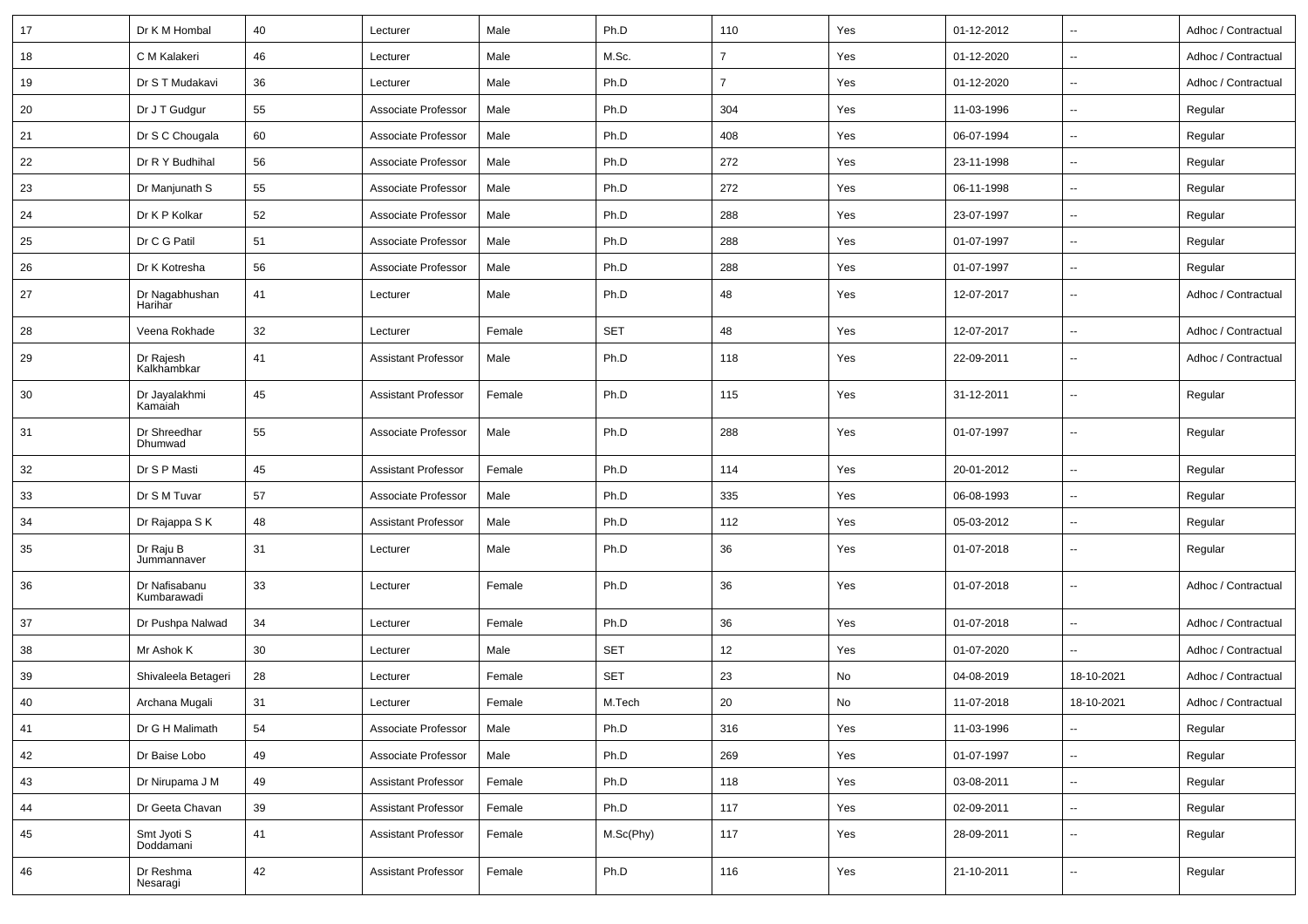| 47 | Shrusti S<br>Devangamath       | 30 | Lecturer                   | Female | <b>SET</b> | 40  | Yes | 03-01-2018 | $\sim$                   | Regular             |
|----|--------------------------------|----|----------------------------|--------|------------|-----|-----|------------|--------------------------|---------------------|
| 48 | Ninganagouda G<br>Madagound    | 25 | Lecturer                   | Male   | M.Sc(Phy)  | 17  | Yes | 15-01-2020 | $\sim$                   | Adhoc / Contractual |
| 49 | Afrin Menasinakai              | 26 | Lecturer                   | Female | M.Sc(Phy)  | 36  | Yes | 04-06-2019 | $\sim$                   | Adhoc / Contractual |
| 50 | Shweta Makanapur               | 28 | Lecturer                   | Female | M.Sc(Phy)  | 36  | Yes | 12-07-2018 | $\overline{\phantom{a}}$ | Adhoc / Contractual |
| 51 | Meghana Byatigar               | 24 | Lecturer                   | Female | M.Sc(Phy)  | 24  | Yes | 01-08-2019 | $\sim$                   | Adhoc / Contractual |
| 52 | Ranganath C Yadav              | 31 | Lecturer                   | Male   | M.Sc.      | 35  | Yes | 01-08-2019 | $\sim$                   | Adhoc / Contractual |
| 53 | Manjunath<br>Charantimath      | 30 | Lecturer                   | Male   | <b>SET</b> | 71  | Yes | 01-08-2015 | $\sim$                   | Adhoc / Contractual |
| 54 | Vinayak Naik                   | 34 | Lecturer                   | Male   | <b>NET</b> | 108 | Yes | 11-07-2012 | $\ddot{\phantom{a}}$     | Adhoc / Contractual |
| 55 | Avinash B Kamble               | 28 | Lecturer                   | Male   | <b>SET</b> | 35  | Yes | 08-08-2019 | $\sim$                   | Adhoc / Contractual |
| 56 | Poornima M<br>Kanteppagoudar   | 34 | Lecturer                   | Female | M.Sc.      | 60  | Yes | 11-07-2016 | $\overline{\phantom{a}}$ | Adhoc / Contractual |
| 57 | Hooli Kavita Krishna           | 45 | Lecturer                   | Female | M.Sc.      | 72  | Yes | 05-07-2012 | $\sim$                   | Adhoc / Contractual |
| 58 | Akshata Kadam                  | 32 | Lecturer                   | Female | <b>MCA</b> | 60  | Yes | 06-07-2016 | $\overline{\phantom{a}}$ | Adhoc / Contractual |
| 59 | Dr Mangala S Nayak             | 61 | Associate Professor        | Female | Ph.D       | 288 | Yes | 10-07-1997 | $\sim$                   | Regular             |
| 60 | Dr Rajeshwari D<br>Sanakal     | 54 | <b>Assistant Professor</b> | Female | Ph.D       | 120 | Yes | 29-07-2011 | $\overline{\phantom{a}}$ | Regular             |
| 61 | Dr Shailendra S<br>Mangalawade | 53 | <b>Assistant Professor</b> | Male   | Ph.D       | 118 | Yes | 06-09-2011 | $\sim$                   | Regular             |
| 62 | Harsha D<br>Neelagund          | 38 | <b>Assistant Professor</b> | Male   | M.S        | 125 | Yes | 13-01-2012 | $\sim$                   | Adhoc / Contractual |
| 63 | Dr Doris M Singh               | 56 | Associate Professor        | Female | Ph.D       | 288 | Yes | 01-07-1997 | $\sim$                   | Regular             |
| 64 | Dr Krishna Naik                | 35 | Lecturer                   | Male   | Ph.D       | 48  | Yes | 03-07-2017 | $\overline{\phantom{a}}$ | Adhoc / Contractual |
| 65 | Dr Naveen Gokavi               | 36 | Lecturer                   | Male   | Ph.D       | 139 | Yes | 12-01-2010 | $\sim$                   | Adhoc / Contractual |
| 66 | Dr Sumitra<br>Margasuli        | 31 | Lecturer                   | Female | Ph.D       | 32  | Yes | 12-11-2018 | $\sim$                   | Adhoc / Contractual |
| 67 | Dr Vantamuri<br>Adiveppa       | 32 | Lecturer                   | Male   | Ph.D       | 48  | Yes | 16-07-2016 | $\sim$                   | Adhoc / Contractual |
| 68 | Amrutha Aradhya                | 29 | Lecturer                   | Female | M.Sc.      | 67  | Yes | 19-12-2015 | $\sim$                   | Adhoc / Contractual |
| 69 | Renuka Naik                    | 44 | Lecturer                   | Female | M.Sc.      | 180 | Yes | 06-07-2006 | $\sim$                   | Adhoc / Contractual |
| 70 | Dr Amar<br>Durgannavar         | 33 | Lecturer                   | Male   | Ph.D       | 48  | Yes | 07-07-2017 | $\sim$                   | Adhoc / Contractual |
| 71 | Dr Shilpa<br>Somanagond        | 32 | Lecturer                   | Female | Ph.D       | 22  | Yes | 09-09-2019 | $\sim$                   | Adhoc / Contractual |
| 72 | Dr Naazreen B Y                | 37 | Lecturer                   | Female | Ph.D       | 79  | Yes | 20-02-2014 | $\sim$                   | Adhoc / Contractual |
| 73 | Dr Radha<br>Doddamani          | 33 | Lecturer                   | Female | Ph.D       | 22  | Yes | 02-09-2019 | $\sim$                   | Adhoc / Contractual |
| 74 | Dr Manjula Patil               | 44 | Lecturer                   | Female | Ph.D       | 48  | Yes | 03-07-2017 | $\sim$                   | Adhoc / Contractual |